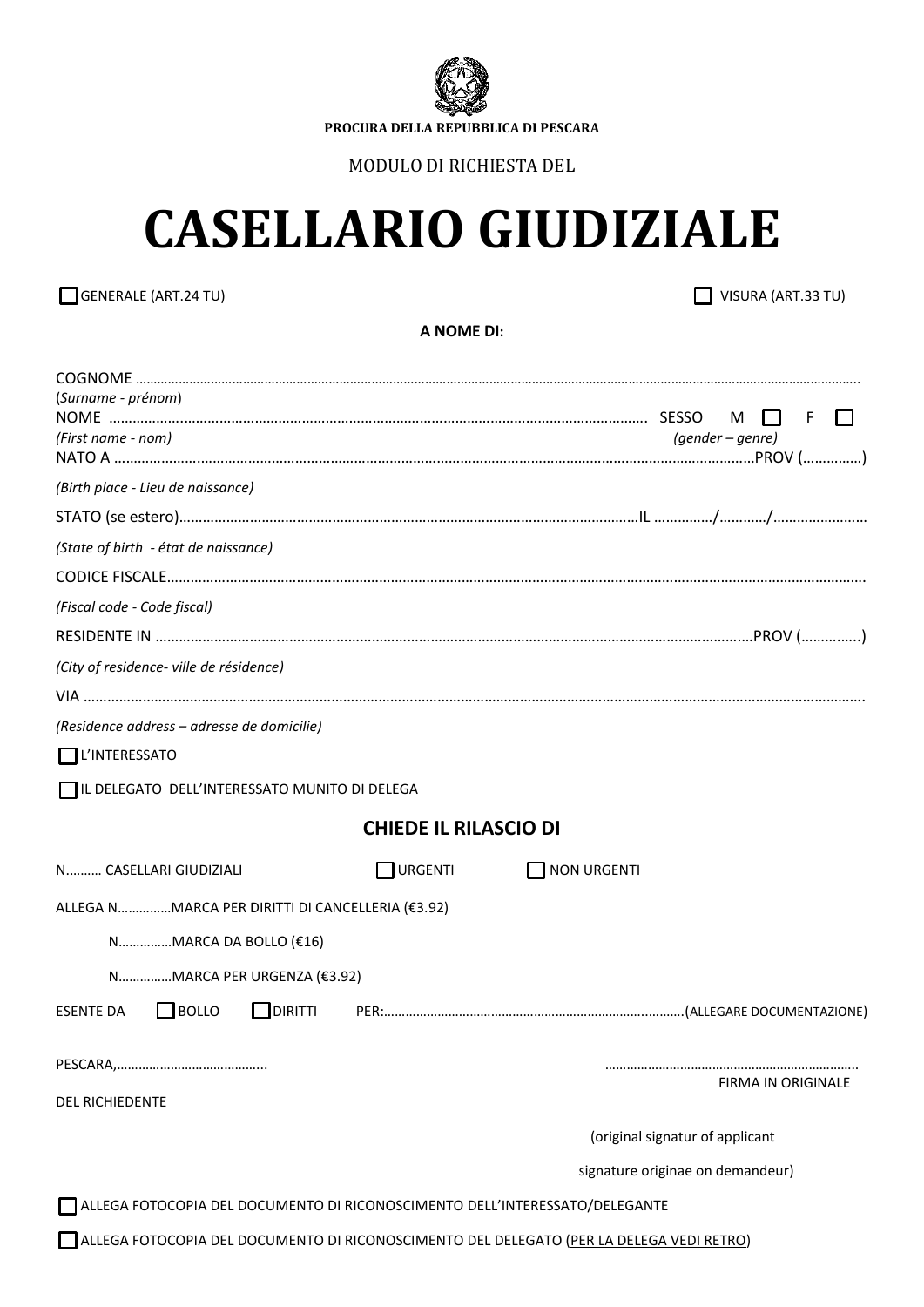## **ATTO DI CONFERIMENTO DELEGA A:**

#### *ACT OF CONFERENCE OF PROXY*

#### *ACTE DE CONFERENCE DE PROCURATION*

### (COMPILARE IN STAMPATELLO CON I DATI DEL DELEGATO)

## (*FILL IN IN CAPITAL LETTERS – REMPLIR IN MALUSCULES)*

| (Surname - prénom)                         |
|--------------------------------------------|
|                                            |
|                                            |
| (First name - nom)                         |
|                                            |
| (State of birth - état de naissance)       |
|                                            |
|                                            |
| (State of birth - état de naissance)       |
|                                            |
|                                            |
| (Residence address - adresse de domicilie) |
|                                            |
|                                            |
| (Fiscal code - Code fiscal)                |

PER LA PRESENTAZIONE DELL'ISTANZA ( ATTENZIONE: **L'ISTANZA VA FIRMATA DALL'INTERESSATO**)

PER IL RITIRO DELL'ATTO

DATA ……………………………………………….